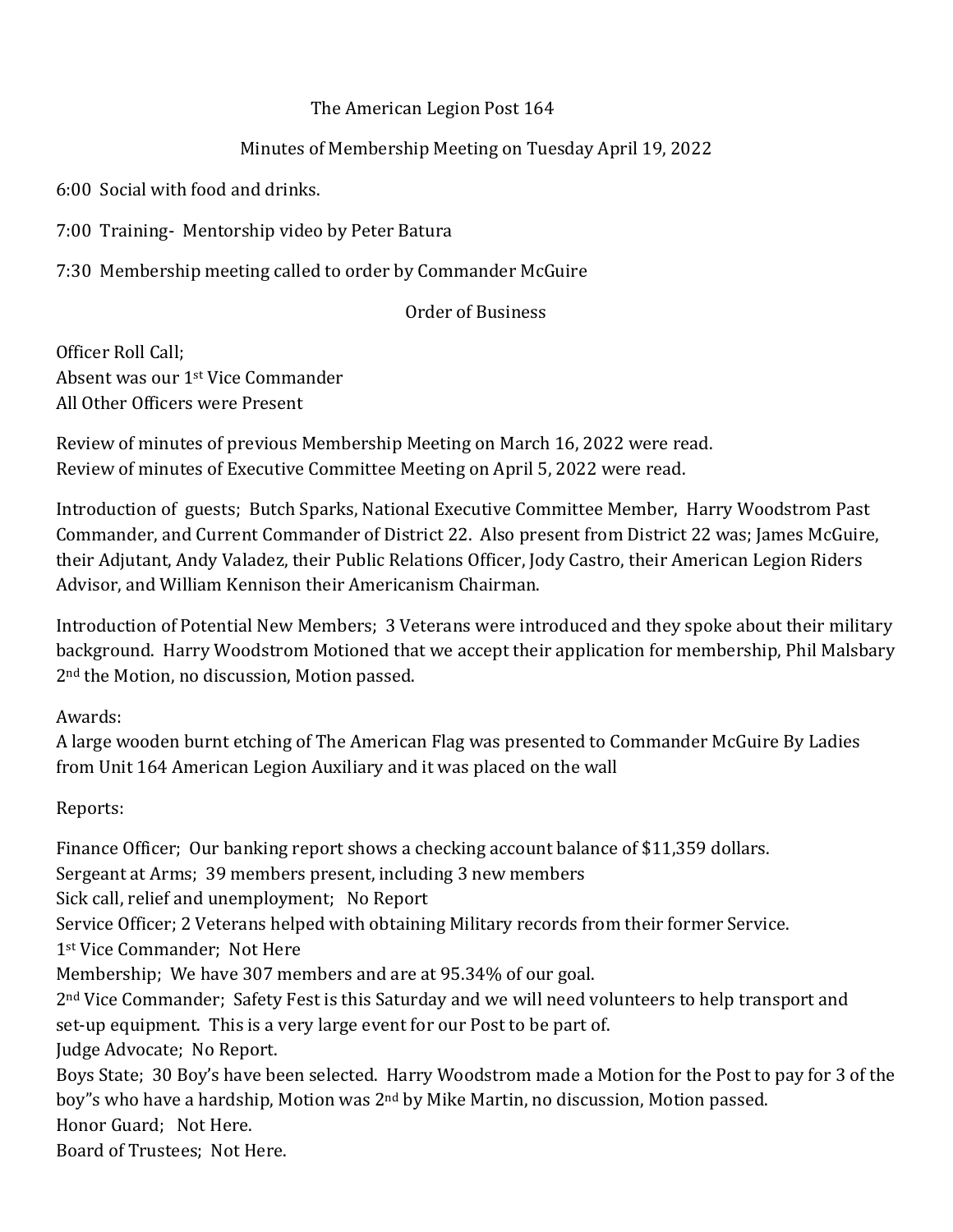Public Relations; Attended the VietNam War Veterans Ceremony and will produce a video soon. Attended Post 490 Ground Breaking event. Attebded Katy Area Chamber Networking event.

Initiation of Candidates; 6 Members were Initiated into Post 164

Unfinished Business; None at this time

New Business, Correspondence, and Announcements

New Business; Officer Elections are as followed;

For Post Comander; Peter Batura was nominated, Harry Woodstrom Motioned to close the ballot, Morrow Krum 2nd the Motion, no discussion, Motion passed. Butch Sparks Motioned for the Adjutant to cast 1 ballot for Peter Batura, Cary Snyder 2nd the Motion, no discussion, Motion passed.

For 1st Vice Commander; Roy Miller was nominated, Phil Malsbary Motioned to close the ballot, Ted Whiteman 2nd the Motion, no discussion, Motion passed. Phil Malsbary Motioned for the Adjutant to cast 1 ballot for Roy Miller, Ted Whiteman 2<sup>nd</sup> the Motion, no discussion, Motion passed.

For 2nd Vice Commander; Philip Malsbary was nominated, Ted Whiteman Motioned to close the ballot Harry Woodstrom 2nd the Motion, no discussion, Motion passed. Butch Sparks Motioned for the Adjutant to cast 1 ballot for Philip Malsbary, Phillip Yates 2<sup>nd</sup> the Motion, no discussion, Motion passed.

For Adjutant; William Kennison was nominated, Wally Klekar Motioned to close the ballot, Morrow Krum 2nd the Motion, no discussion, Motion passed. Butch Sparks Motion for the Adjutant to cast 1 ballot for William Kennison, Philip Malsbary 2nd the Motion, no discussion, Motion passed.

For Finance Officer; Harry Woodstrom was nominated, Ray Hoffpauir Motioned to close the ballot, Cary Snyder 2nd the Motion, no discussion, Motion passed. Butch Sparks Motioned for the Adjutant to cast 1 ballot for Harry Woodstrom, Ted Whiteman 2<sup>nd</sup> the Motion, no discussion, Motion passed.

For Chaplain; Glenda Hoffman was nominated, Philip Malsbary Motioned to close the ballot, Wally Klekar 2<sup>nd</sup> the Motion, no discussion, Motion passed. Butch Sparks Motioned for the Adjutant to cast 1 ballot for Glenda Hoffman, Philip Malsbary 2<sup>nd</sup> the Motion, no discussion, Motion passed.

For Historian; Phillip Yates was nominated, Ray Hoffpauir Motioned to close the ballot, Morrow Krum 2nd the Motion, no discussion, Motion passed. Wally Klekar Motioned for the Adjutant to cast 1 ballot for Phillip Yates, Ted Whiteman 2<sup>nd</sup> the Motion, no discussion, Motion passed.

For Judge Advocate; Butch Sparks was nominated, Ray Hoffpauir Motioned to close the ballot, Morrow Krum 2nd the Motion, no discussion, Motion passed. Wally Klekar Motioned for the Adjutant to cast 1 ballot for Butch Sparks, Ted Whiteman 2nd the Motion, no discussion, Motion passed.